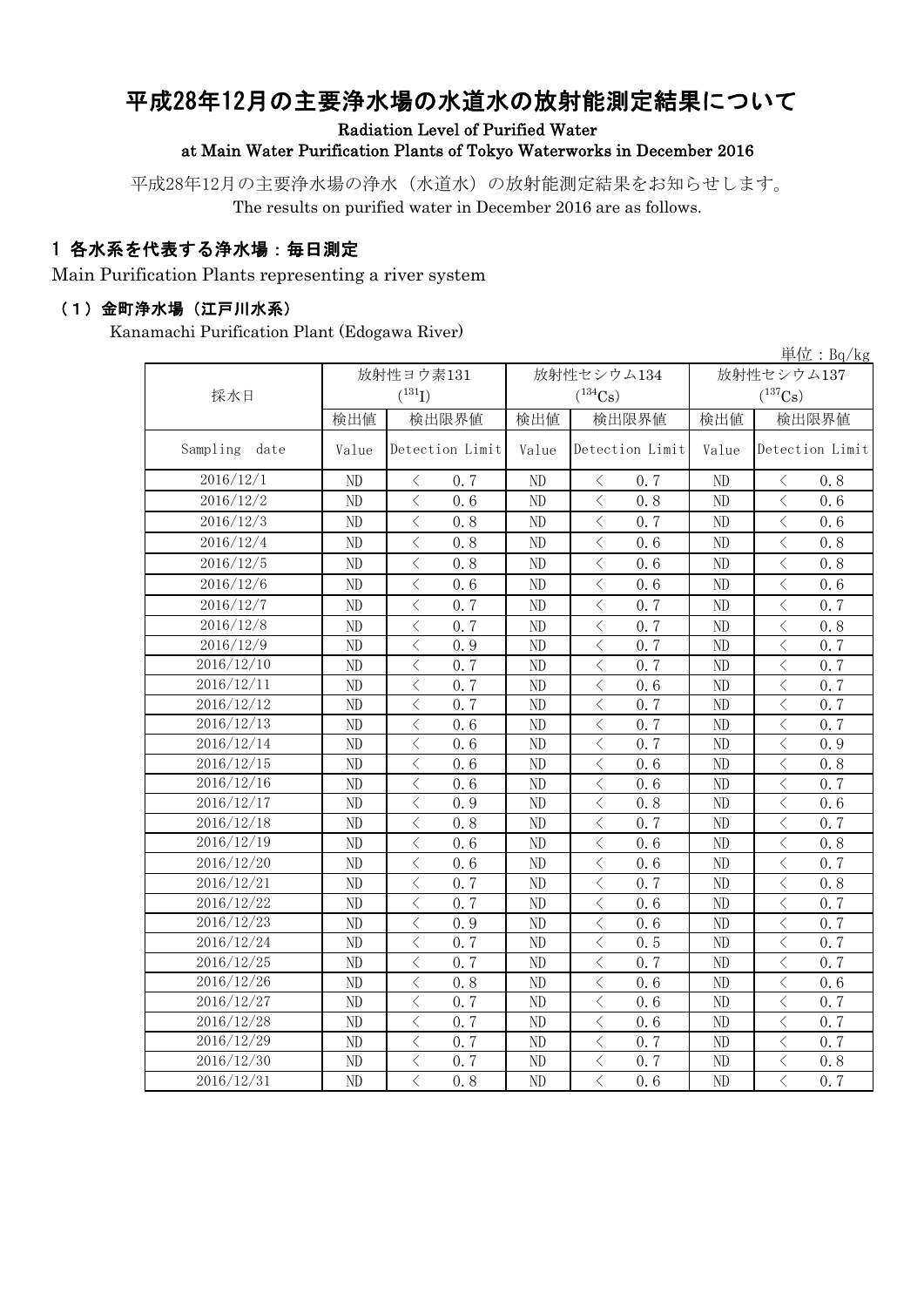### (2)朝霞浄水場 (荒川水系)

Asaka Purification Plant (Arakawa River)

|               |           |                                                 |       |                                                 |            | 単位: $Bq/kg$                                                                                                                                                                                                                                                                                                                                                                                                                                                                                                                                                                                                                                                                               |  |
|---------------|-----------|-------------------------------------------------|-------|-------------------------------------------------|------------|-------------------------------------------------------------------------------------------------------------------------------------------------------------------------------------------------------------------------------------------------------------------------------------------------------------------------------------------------------------------------------------------------------------------------------------------------------------------------------------------------------------------------------------------------------------------------------------------------------------------------------------------------------------------------------------------|--|
|               | 放射性ヨウ素131 |                                                 |       | 放射性セシウム134                                      | 放射性セシウム137 |                                                                                                                                                                                                                                                                                                                                                                                                                                                                                                                                                                                                                                                                                           |  |
| 採水日           |           | $(^{131}I)$                                     |       | $(^{134}Cs)$<br>検出限界値<br>検出値                    |            | $(^{137}Cs)$                                                                                                                                                                                                                                                                                                                                                                                                                                                                                                                                                                                                                                                                              |  |
|               | 検出値       | 検出限界値                                           |       |                                                 |            | 検出限界値<br>検出値                                                                                                                                                                                                                                                                                                                                                                                                                                                                                                                                                                                                                                                                              |  |
| Sampling date | Value     | Detection Limit                                 | Value | Detection Limit                                 | Value      | Detection Limit                                                                                                                                                                                                                                                                                                                                                                                                                                                                                                                                                                                                                                                                           |  |
| 2016/12/1     | ND        | $\langle$<br>0.6                                | ND    | $\langle$<br>0.6                                | ND         | $\langle$<br>0.6                                                                                                                                                                                                                                                                                                                                                                                                                                                                                                                                                                                                                                                                          |  |
| 2016/12/2     | ND        | $\langle$<br>0, 7                               | ND    | $\langle$<br>0.8                                | ND         | $\langle$<br>0, 6                                                                                                                                                                                                                                                                                                                                                                                                                                                                                                                                                                                                                                                                         |  |
| 2016/12/3     | ND        | $\langle$<br>0.7                                | ND    | $\lt$<br>0.6                                    | ND         | $\lt$<br>0.7                                                                                                                                                                                                                                                                                                                                                                                                                                                                                                                                                                                                                                                                              |  |
| 2016/12/4     | ND        | $\langle$<br>0.7                                | ND    | $\lt$<br>0.6                                    | ND         | $\lt$<br>0.6                                                                                                                                                                                                                                                                                                                                                                                                                                                                                                                                                                                                                                                                              |  |
| 2016/12/5     | ND        | $\lt$<br>0.8                                    | ND    | $\lt$<br>0.6                                    | ND         | $\lt$<br>0.7                                                                                                                                                                                                                                                                                                                                                                                                                                                                                                                                                                                                                                                                              |  |
| 2016/12/6     | ND        | $\lt$<br>0.6                                    | ND    | $\lt$<br>0.6                                    | ND         | $\langle$<br>0.6                                                                                                                                                                                                                                                                                                                                                                                                                                                                                                                                                                                                                                                                          |  |
| 2016/12/7     | ND        | $\lt$<br>0.7                                    | ND    | $\lt$<br>0.7                                    | ND         | $\lt$<br>0.6                                                                                                                                                                                                                                                                                                                                                                                                                                                                                                                                                                                                                                                                              |  |
| 2016/12/8     | ND        | $\, \zeta \,$<br>0.5                            | ND    | $\lt$<br>0.6                                    | ND         | $\langle$<br>0.7                                                                                                                                                                                                                                                                                                                                                                                                                                                                                                                                                                                                                                                                          |  |
| 2016/12/9     | ND        | $\langle$<br>0.6                                | ND    | $\lt$<br>0.6                                    | ND         | $\lt$<br>0.7                                                                                                                                                                                                                                                                                                                                                                                                                                                                                                                                                                                                                                                                              |  |
| 2016/12/10    | ND        | $\lt$<br>0.8                                    | ND    | $\lt$<br>0.6                                    | ND         | $\overline{\left\langle \right\rangle }$<br>0.7                                                                                                                                                                                                                                                                                                                                                                                                                                                                                                                                                                                                                                           |  |
| 2016/12/11    | ND        | $\lt$<br>0.7                                    | ND    | $\lt$<br>0.5                                    | ND         | $\lt$<br>0.6                                                                                                                                                                                                                                                                                                                                                                                                                                                                                                                                                                                                                                                                              |  |
| 2016/12/12    | ND        | $\lt$<br>0.7                                    | ND    | $\langle$<br>0.6                                | ND         | $\lt$<br>0.7                                                                                                                                                                                                                                                                                                                                                                                                                                                                                                                                                                                                                                                                              |  |
| 2016/12/13    | ND        | $\, \zeta \,$<br>0.6                            | ND    | $\langle$<br>0.6                                | ND         | $\lt$<br>0.7                                                                                                                                                                                                                                                                                                                                                                                                                                                                                                                                                                                                                                                                              |  |
| 2016/12/14    | ND        | $\langle$<br>0.6                                | ND    | $\lt$<br>0.6                                    | ND         | $\langle$<br>0.7                                                                                                                                                                                                                                                                                                                                                                                                                                                                                                                                                                                                                                                                          |  |
| 2016/12/15    | ND        | $\langle$<br>0.7                                | ND    | $\lt$<br>0.6                                    | ND         | $\lt$<br>0.6                                                                                                                                                                                                                                                                                                                                                                                                                                                                                                                                                                                                                                                                              |  |
| 2016/12/16    | ND        | $\lt$<br>0.7                                    | ND    | $\lt$<br>0.6                                    | ND         | $\lt$<br>0.7                                                                                                                                                                                                                                                                                                                                                                                                                                                                                                                                                                                                                                                                              |  |
| 2016/12/17    | ND        | $\, \zeta \,$<br>0.7                            | ND    | $\, \zeta \,$<br>0.7                            | ND         | $\lt$<br>0.6                                                                                                                                                                                                                                                                                                                                                                                                                                                                                                                                                                                                                                                                              |  |
| 2016/12/18    | ND        | $\langle$<br>0.7                                | ND    | $\lt$<br>0.7                                    | ND         | $\lt$<br>0.8                                                                                                                                                                                                                                                                                                                                                                                                                                                                                                                                                                                                                                                                              |  |
| 2016/12/19    | ND        | $\langle$<br>0.7                                | ND    | $\lt$<br>0.7                                    | ND         | $\langle$<br>0.8                                                                                                                                                                                                                                                                                                                                                                                                                                                                                                                                                                                                                                                                          |  |
| 2016/12/20    | ND        | $\lt$<br>0.7                                    | ND    | $\lt$<br>0.6                                    | ND         | $\lt$<br>0.8                                                                                                                                                                                                                                                                                                                                                                                                                                                                                                                                                                                                                                                                              |  |
| 2016/12/21    | ND        | $\langle$<br>0.7                                | ND    | $\lt$<br>0.7                                    | ND         | $\langle$<br>0.8                                                                                                                                                                                                                                                                                                                                                                                                                                                                                                                                                                                                                                                                          |  |
| 2016/12/22    | ND        | $\langle$<br>0.7                                | ND    | $\langle$<br>0.5                                | ND         | $\langle$<br>0.7                                                                                                                                                                                                                                                                                                                                                                                                                                                                                                                                                                                                                                                                          |  |
| 2016/12/23    | ND        | $\lt$<br>0.8                                    | ND    | $\langle$<br>0.6                                | ND         | $\langle$<br>0, 7                                                                                                                                                                                                                                                                                                                                                                                                                                                                                                                                                                                                                                                                         |  |
| 2016/12/24    | ND        | $\langle$<br>0.8                                | ND    | $\lt$<br>0.6                                    | ND         | $\overline{\left\langle \right\rangle }$<br>0.8                                                                                                                                                                                                                                                                                                                                                                                                                                                                                                                                                                                                                                           |  |
| 2016/12/25    | ND        | $\langle$<br>0.7                                | ND    | $\lt$<br>0.7                                    | ND         | $\lt$<br>0.6                                                                                                                                                                                                                                                                                                                                                                                                                                                                                                                                                                                                                                                                              |  |
| 2016/12/26    | ND        | $\overline{\left\langle \right\rangle }$<br>0.7 | ND    | $\lt$<br>0.6                                    | ND         | $\langle$<br>0.8                                                                                                                                                                                                                                                                                                                                                                                                                                                                                                                                                                                                                                                                          |  |
| 2016/12/27    | ND        | $\overline{\left\langle \right\rangle }$<br>0.5 | ND    | $\lt$<br>0, 6                                   | ND         | $\overline{\left\langle \right\rangle }$<br>0, 7                                                                                                                                                                                                                                                                                                                                                                                                                                                                                                                                                                                                                                          |  |
| 2016/12/28    | ND        | $\langle$<br>0.6                                | ND    | $\lt$<br>0.7                                    | ND         | $\overline{\left\langle \right\rangle }$<br>0, 7                                                                                                                                                                                                                                                                                                                                                                                                                                                                                                                                                                                                                                          |  |
| 2016/12/29    | ND        | $\lt$<br>0.7                                    | ND    | $\langle$<br>0.6                                | ND         | $\overline{\left\langle \right\rangle }$<br>0.6                                                                                                                                                                                                                                                                                                                                                                                                                                                                                                                                                                                                                                           |  |
| 2016/12/30    | ND        | $\langle$<br>0.7                                | ND    | $\lt$<br>0.5                                    | ND         | $\overline{\left\langle \right. }% ,\left\langle \overline{\left\langle \right. }% ,\left\langle \overline{\left\langle \right\rangle }\right\rangle \right.$<br>0.9                                                                                                                                                                                                                                                                                                                                                                                                                                                                                                                      |  |
| 2016/12/31    | ND        | $\overline{\left\langle \right\rangle }$<br>0.8 | ND    | $\overline{\left\langle \right\rangle }$<br>0.9 | ND         | $\overline{\left\langle \right. }% ,\left\langle \overline{\left\langle \right. }\right\rangle _{0}\right\langle \left. \overline{\left\langle \right. }\right\rangle _{0}\left\langle \overline{\left\langle \right. }\right\rangle _{0}\left\langle \overline{\left\langle \right. }\right\rangle _{0}\left\langle \overline{\left\langle \right. }\right\rangle _{0}\left\langle \overline{\left\langle \right. }\right\rangle _{0}\left\langle \overline{\left\langle \right. }\right\rangle _{0}\left\langle \overline{\left\langle \right. }\right\rangle _{0}\left\langle \overline{\left\langle \right. }\right\rangle _{0}\left\langle \overline{\left\langle \right. }\$<br>0.8 |  |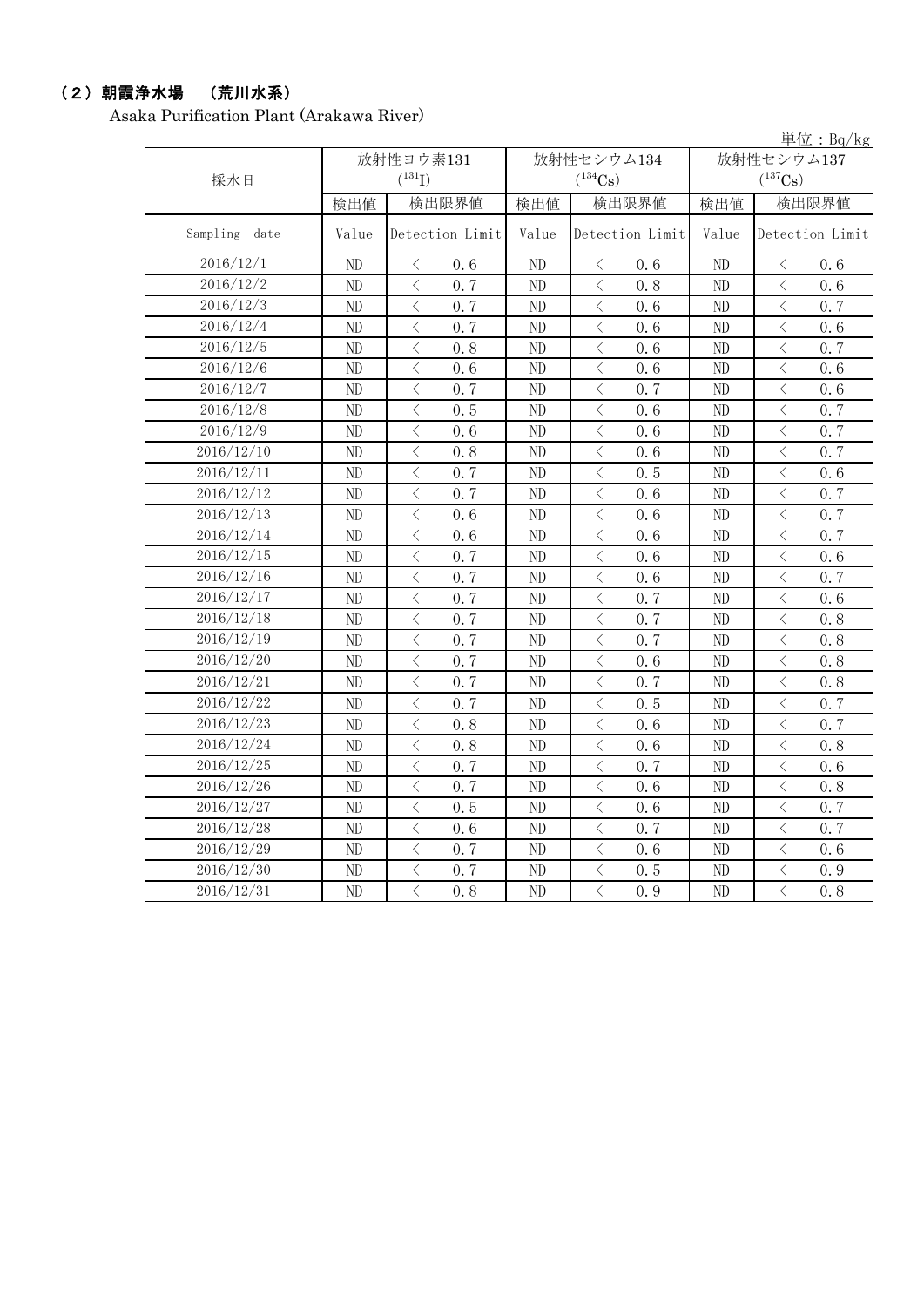## (3)小作浄水場 (多摩川水系)

Ozaku Purification Plant (Tamagawa River)

|               |           |                                                          |       |                                                 |            | 単位: $Bq/kg$                                      |  |
|---------------|-----------|----------------------------------------------------------|-------|-------------------------------------------------|------------|--------------------------------------------------|--|
|               | 放射性ヨウ素131 |                                                          |       | 放射性セシウム134                                      | 放射性セシウム137 |                                                  |  |
| 採水日           |           | $(^{131}I)$                                              |       | $(^{134}Cs)$                                    |            | $(^{137}Cs)$                                     |  |
|               | 検出値       | 検出限界値                                                    | 検出値   | 検出限界値                                           | 検出値        | 検出限界値                                            |  |
| Sampling date | Value     | Detection Limit                                          | Value | Detection Limit                                 | Value      | Detection Limit                                  |  |
| 2016/12/1     | ND        | $\lt$<br>0.6                                             | ND    | 0.7<br>$\langle$                                | ND         | $\langle$<br>0.7                                 |  |
| 2016/12/2     | ND        | $\langle$<br>0.6                                         | ND    | $\langle$<br>0.5                                | ND         | $\lt$<br>0.7                                     |  |
| 2016/12/3     | ND        | $\langle$<br>0.8                                         | ND    | $\lt$<br>0.6                                    | ND         | $\lt$<br>0.7                                     |  |
| 2016/12/4     | ND        | $\lt$<br>0.7                                             | ND    | $\lt$<br>0.7                                    | ND         | $\langle$<br>0.9                                 |  |
| 2016/12/5     | ND        | $\langle$<br>0.7                                         | ND    | $\lt$<br>0.7                                    | ND         | $\lt$<br>0.7                                     |  |
| 2016/12/6     | ND        | $\, \zeta \,$<br>0.8                                     | ND    | $\,<\,$<br>0.6                                  | ND         | $\lt$<br>0.8                                     |  |
| 2016/12/7     | ND        | $\langle$<br>0.6                                         | ND    | $\lt$<br>0.6                                    | ND         | $\lt$<br>0.7                                     |  |
| 2016/12/8     | ND        | $\lt$<br>0.6                                             | ND    | $\lt$<br>0.6                                    | ND         | $\lt$<br>0.6                                     |  |
| 2016/12/9     | ND        | $\lt$<br>0.7                                             | ND    | $\lt$<br>0.7                                    | ND         | $\lt$<br>0.8                                     |  |
| 2016/12/10    | ND        | $\lt$<br>0.8                                             | ND    | $\lt$<br>0.6                                    | ND         | $\langle$<br>0.6                                 |  |
| 2016/12/11    | ND        | $\langle$<br>0.7                                         | ND    | $\lt$<br>0.7                                    | ND         | $\lt$<br>0.6                                     |  |
| 2016/12/12    | ND        | $\lt$<br>0.6                                             | ND    | $\lt$<br>0.6                                    | ND         | $\lt$<br>0.8                                     |  |
| 2016/12/13    | ND        | $\langle$<br>0.7                                         | ND    | $\lt$<br>0.6                                    | ND         | $\langle$<br>0.7                                 |  |
| 2016/12/14    | ND        | $\overline{\left\langle \right\rangle }$<br>0, 7         | ND    | $\langle$<br>0.8                                | ND         | $\overline{\left\langle \right\rangle }$<br>0.8  |  |
| 2016/12/15    | ND        | $\overline{\left\langle \right\rangle }$<br>0.7          | ND    | $\lt$<br>0.6                                    | ND         | $\langle$<br>0.7                                 |  |
| 2016/12/16    | ND        | $\overline{\left\langle \right\rangle }$<br>0.7          | ND    | $\overline{\left\langle \right\rangle }$<br>0.7 | ND         | $\overline{\left\langle \right\rangle }$<br>0.7  |  |
| 2016/12/17    | ND        | $\overline{\left\langle \right\rangle }$<br>0, 7         | ND    | $\lt$<br>0.6                                    | ND         | $\overline{\left\langle \right\rangle }$<br>0, 6 |  |
| 2016/12/18    | ND        | $\overline{\left\langle \right\rangle }$<br>0.7          | ND    | $\langle$<br>0.6                                | ND         | $\overline{\left\langle \right\rangle }$<br>0.8  |  |
| 2016/12/19    | ND        | $\langle$<br>0.6                                         | ND    | $\lt$<br>0.6                                    | ND         | $\lt$<br>0.6                                     |  |
| 2016/12/20    | ND        | $\lt$<br>0.7                                             | ND    | $\langle$<br>0.8                                | ND         | $\lt$<br>0.8                                     |  |
| 2016/12/21    | ND        | $\langle$<br>0.6                                         | ND    | $\lt$<br>0.6                                    | ND         | $\lt$<br>0.6                                     |  |
| 2016/12/22    | ND        | $\lt$<br>0.6                                             | ND    | $\lt$<br>0.6                                    | ND         | $\lt$<br>0.6                                     |  |
| 2016/12/23    | ND        | $\, \zeta \,$<br>0.9                                     | ND    | $\langle$<br>0.6                                | ND         | $\langle$<br>0.7                                 |  |
| 2016/12/24    | ND        | $\langle$<br>0.8                                         | ND    | $\lt$<br>0.8                                    | ND         | $\lt$<br>0.8                                     |  |
| 2016/12/25    | ND        | $\lt$<br>0.7                                             | ND    | $\lt$<br>0.8                                    | ND         | $\lt$<br>0.7                                     |  |
| 2016/12/26    | ND        | $\lt$<br>0.8                                             | ND    | $\lt$<br>0.7                                    | ND         | $\lt$<br>0.8                                     |  |
| 2016/12/27    | ND        | $\langle$<br>0.6                                         | ND    | $\lt$<br>0.6                                    | ND         | $\overline{\left\langle \right\rangle }$<br>0.7  |  |
| 2016/12/28    | ND        | $\overline{\left\langle \right\rangle }$<br>0.6          | ND    | $\lt$<br>0.6                                    | ND         | $\overline{\left\langle \right\rangle }$<br>0.6  |  |
| 2016/12/29    | ND        | $\overline{\left\langle \right\rangle }$<br>0.8          | ND    | $\langle$<br>0.6                                | ND         | $\langle$<br>0.7                                 |  |
| 2016/12/30    | ND        | $\, <\,$<br>0.7                                          | ND    | $\lt$<br>0.7                                    | ND         | $\langle$<br>0.6                                 |  |
| 2016/12/31    | ND        | $\overline{\left\langle \right\rangle }$<br>$\mathbf{1}$ | ND    | $\overline{\left\langle \right\rangle }$<br>0.8 | ND         | $\overline{\left\langle \right\rangle }$<br>0.7  |  |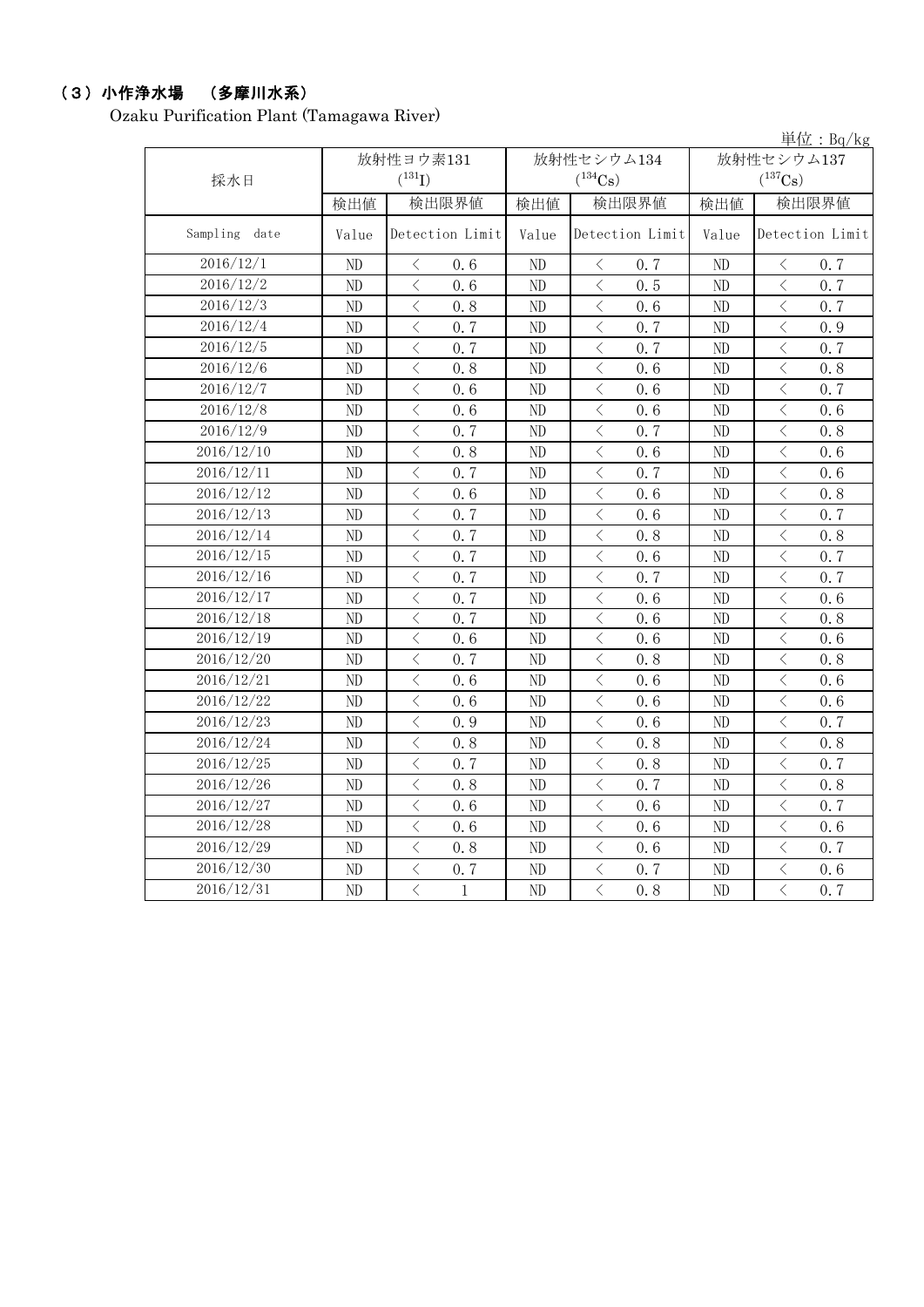# (4)東村山浄水場 (多摩川・荒川水系)

Higashi-murayama Purification Plant (Tamagawa・Arakawa River)

|               |                |                                                 |              |                                                 |                       | 単位: $Bq/kg$                                      |  |
|---------------|----------------|-------------------------------------------------|--------------|-------------------------------------------------|-----------------------|--------------------------------------------------|--|
|               |                | 放射性ヨウ素131                                       |              | 放射性セシウム134                                      | 放射性セシウム137            |                                                  |  |
| 採水日           |                | $(^{131}I)$                                     |              | $(^{134}Cs)$                                    | $(^{137}\mathrm{Cs})$ |                                                  |  |
|               | 検出値            | 検出限界値                                           | 検出値<br>検出限界値 |                                                 | 検出値<br>検出限界値          |                                                  |  |
| Sampling date | Value          | Detection Limit                                 | Value        | Detection Limit                                 | Value                 | Detection Limit                                  |  |
| 2016/12/1     | N <sub>D</sub> | $\lt$<br>0, 7                                   | ND           | $\langle$<br>0.7                                | ND                    | $\lt$<br>0.7                                     |  |
| 2016/12/2     | ND             | $\langle$<br>0, 7                               | ND           | $\langle$<br>0.6                                | ND                    | $\langle$<br>0, 6                                |  |
| 2016/12/3     | ND             | $\lt$<br>0.8                                    | ND           | $\lt$<br>0.6                                    | ND                    | $\langle$<br>0.6                                 |  |
| 2016/12/4     | ND             | $\lt$<br>0.8                                    | ND           | $\lt$<br>0.8                                    | ND                    | $\lt$<br>0.8                                     |  |
| 2016/12/5     | ND             | $\lt$<br>0.6                                    | ND           | $\lt$<br>0.6                                    | ND                    | $\lt$<br>0.7                                     |  |
| 2016/12/6     | ND             | $\langle$<br>0.7                                | ND           | $\lt$<br>0.6                                    | ND                    | $\langle$<br>0.8                                 |  |
| 2016/12/7     | ND             | $\overline{\left\langle \right\rangle }$<br>0.7 | ND           | $\lt$<br>0.7                                    | ND                    | $\overline{\left\langle \right\rangle }$<br>0.7  |  |
| 2016/12/8     | N <sub>D</sub> | $\langle$<br>0, 7                               | ND           | $\lt$<br>0.6                                    | ND                    | $\overline{\left\langle \right\rangle }$<br>0, 6 |  |
| 2016/12/9     | ND             | $\langle$<br>0, 7                               | ND           | $\lt$<br>0.6                                    | ND                    | $\langle$<br>0.7                                 |  |
| 2016/12/10    | ND             | $\lt$<br>0.7                                    | ND           | $\langle$<br>0.6                                | ND                    | $\lt$<br>0.8                                     |  |
| 2016/12/11    | ND             | $\lt$<br>0.7                                    | ND           | $\lt$<br>0.7                                    | ND                    | $\lt$<br>0.7                                     |  |
| 2016/12/12    | ND             | $\lt$<br>0.7                                    | ND           | $\lt$<br>0.6                                    | ND                    | $\lt$<br>0.7                                     |  |
| 2016/12/13    | ND             | $\langle$<br>0.5                                | ND           | $\lt$<br>0.6                                    | ND                    | $\langle$<br>0.7                                 |  |
| 2016/12/14    | ND             | $\overline{\left\langle \right\rangle }$<br>0.6 | ND           | $\lt$<br>0.8                                    | ND                    | $\langle$<br>0.6                                 |  |
| 2016/12/15    | N <sub>D</sub> | $\langle$<br>0, 6                               | ND           | $\lt$<br>0.7                                    | ND                    | $\overline{\left\langle \right\rangle }$<br>0.7  |  |
| 2016/12/16    | ND             | $\langle$<br>0, 7                               | ND           | $\lt$<br>0.6                                    | ND                    | $\langle$<br>0.6                                 |  |
| 2016/12/17    | ND             | $\lt$<br>0.7                                    | ND           | $\langle$<br>0.7                                | ND                    | $\lt$<br>0.6                                     |  |
| 2016/12/18    | ND             | $\lt$<br>0.8                                    | ND           | $\lt$<br>0.7                                    | ND                    | $\lt$<br>0.6                                     |  |
| 2016/12/19    | ND             | $\langle$<br>0.6                                | ND           | $\lt$<br>0, 6                                   | ND                    | $\overline{\left\langle \right\rangle }$<br>0.7  |  |
| 2016/12/20    | ND             | $\,$ $\,$ $\,$<br>0, 6                          | ND           | $\lt$<br>0.6                                    | ND                    | $\lt$<br>0.6                                     |  |
| 2016/12/21    | ND             | $\langle$<br>0, 7                               | ND           | $\lt$<br>0.7                                    | ND                    | $\langle$<br>0.7                                 |  |
| 2016/12/22    | ND             | $\langle$<br>0, 7                               | ND           | $\langle$<br>0, 6                               | ND                    | $\langle$<br>0.8                                 |  |
| 2016/12/23    | ND             | $\lt$<br>0.8                                    | ND           | $\langle$<br>0.6                                | ND                    | $\lt$<br>0.7                                     |  |
| 2016/12/24    | ND             | $\langle$<br>0, 7                               | ND           | $\langle$<br>0.7                                | ND                    | $\lt$<br>0.6                                     |  |
| 2016/12/25    | ND             | $\lt$<br>0, 7                                   | ND           | $\langle$<br>0.6                                | ND                    | $\lt$<br>0.6                                     |  |
| 2016/12/26    | ND             | 0, 7<br>$\langle$                               | ND           | 0.7<br>$\langle$                                | ND                    | $\lt$<br>0.7                                     |  |
| 2016/12/27    | ND             | $\langle$<br>0, 6                               | ND           | $\langle$<br>0.7                                | ND                    | $\langle$<br>0.7                                 |  |
| 2016/12/28    | ND             | $\langle$<br>0.6                                | ND           | $\lt$<br>0.6                                    | ND                    | $\langle$<br>0.6                                 |  |
| 2016/12/29    | ND             | $\langle$<br>0, 8                               | ND           | $\langle$<br>0, 7                               | ND                    | $\langle$<br>0.7                                 |  |
| 2016/12/30    | ND             | $\langle$<br>0.7                                | ND           | $\langle$<br>0.6                                | ND                    | $\langle$<br>0.9                                 |  |
| 2016/12/31    | ND             | $\langle$<br>0.8                                | ND           | $\overline{\left\langle \right\rangle }$<br>0.6 | ND                    | $\overline{\left\langle \right\rangle }$<br>0.8  |  |
|               |                |                                                 |              |                                                 |                       |                                                  |  |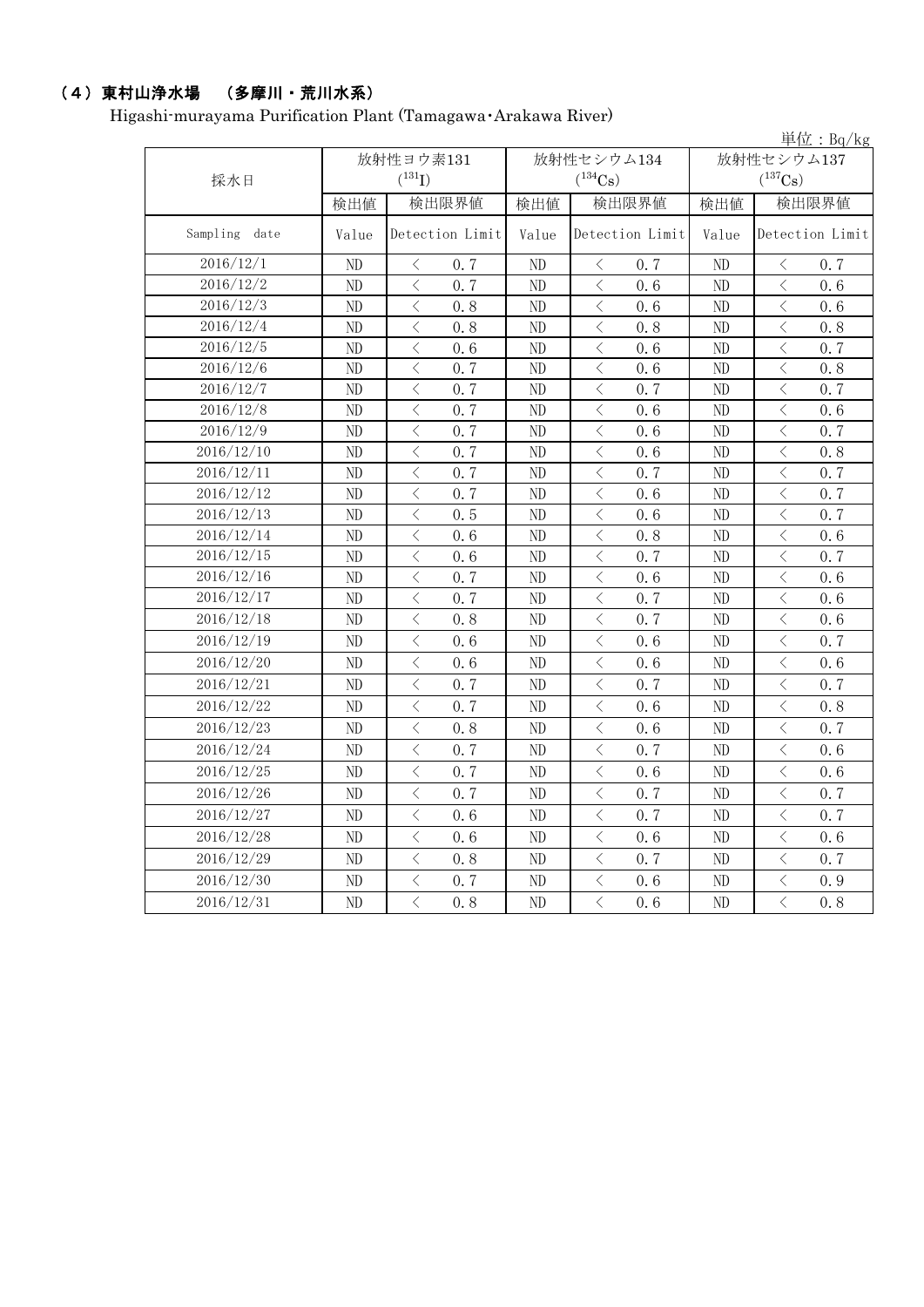# (5)長沢浄水場 (相模川水系)

Nagasawa Purification Plant (Sagamigawa River)

|               |          |                                                  |       |                                                 |            | 単位: $Bq/kg$                                              |  |
|---------------|----------|--------------------------------------------------|-------|-------------------------------------------------|------------|----------------------------------------------------------|--|
|               |          | 放射性ヨウ素131                                        |       | 放射性セシウム134                                      | 放射性セシウム137 |                                                          |  |
| 採水日           |          | $(^{131}I)$                                      |       | $(^{134}Cs)$                                    |            | $(^{137}\mathrm{Cs})$                                    |  |
|               | 検出値      | 検出限界値                                            | 検出値   | 検出限界値                                           | 検出値        | 検出限界値                                                    |  |
| Sampling date | Value    | Detection Limit                                  | Value | Detection Limit                                 | Value      | Detection Limit                                          |  |
| 2016/12/1     | ND       | 0, 6<br>$\lt$                                    | ND    | $\langle$<br>0.7                                | ND         | $\langle$<br>0.7                                         |  |
| 2016/12/2     | ND       | $\overline{\left\langle \right\rangle }$<br>0.9  | ND    | $\langle$<br>0.7                                | ND         | $\overline{\left\langle \right\rangle }$<br>0.7          |  |
| 2016/12/3     | ND       | $\langle$<br>0.8                                 | ND    | $\langle$<br>0.6                                | ND         | $\,$ $\,$ $\,$<br>0.6                                    |  |
| 2016/12/4     | ND       | $\overline{\left\langle \right\rangle }$<br>0.6  | ND    | $\overline{\left\langle \right\rangle }$<br>0.5 | ND         | $\overline{\left\langle \right\rangle }$<br>0.7          |  |
| 2016/12/5     | ND       | $\langle$<br>0, 7                                | ND    | $\langle$<br>0.6                                | ND         | $\lt$<br>0.7                                             |  |
| 2016/12/6     | ND       | $\langle$<br>0.5                                 | ND    | $\,$ $\,$ $\,$<br>0.8                           | ND         | $\overline{\left\langle \right\rangle }$<br>0.8          |  |
| 2016/12/7     | ND       | $\overline{\left\langle \right\rangle }$<br>0, 6 | ND    | $\overline{\left\langle \right\rangle }$<br>0.7 | ND         | $\langle$<br>0.7                                         |  |
| 2016/12/8     | ND       | $\langle$<br>0.6                                 | ND    | $\langle$<br>0.7                                | ND         | $\overline{\left\langle \right\rangle }$<br>0.7          |  |
| 2016/12/9     | ND       | $\lt$<br>0.7                                     | ND    | $\lt$<br>0.6                                    | ND         | $\lt$<br>0.6                                             |  |
| 2016/12/10    | ND       | $\langle$<br>0.8                                 | ND    | $\lt$<br>0, 7                                   | ND         | $\langle$<br>$\mathbf{1}$                                |  |
| 2016/12/11    | ND       | $\lt$<br>0.7                                     | ND    | $\,<\,$<br>0.6                                  | ND         | $\langle$<br>0.9                                         |  |
| 2016/12/12    | ND       | $\, <\,$<br>0.7                                  | ND    | $\, <\,$<br>0.7                                 | ND         | $\, \leq$<br>0.8                                         |  |
| 2016/12/13    | ND       | $\, <\,$<br>0.6                                  | ND    | $\, <\,$<br>0.7                                 | ND         | $\, <\,$<br>0.7                                          |  |
| 2016/12/14    | ND       | $\lt$<br>0.6                                     | ND    | $\lt$<br>0.6                                    | ND         | $\lt$<br>0.8                                             |  |
| 2016/12/15    | ND       | $\lt$<br>0, 7                                    | ND    | $\lt$<br>0.6                                    | $\rm ND$   | $\lt$<br>0.9                                             |  |
| 2016/12/16    | ND       | $\langle$<br>0.6                                 | ND    | $\lt$<br>0, 6                                   | ND         | $\overline{\left\langle \right\rangle }$<br>0.6          |  |
| 2016/12/17    | $\rm ND$ | $\langle$<br>0.7                                 | ND    | $\lt$<br>0.6                                    | ND         | $\lt$<br>0.7                                             |  |
| 2016/12/18    | ND       | $\lt$<br>0.8                                     | ND    | $\lt$<br>0.6                                    | ND         | $\langle$<br>0.7                                         |  |
| 2016/12/19    | ND       | $\langle$<br>0.6                                 | ND    | $\lt$<br>0.7                                    | ND         | $\langle$<br>0.6                                         |  |
| 2016/12/20    | ND       | $\overline{\left\langle \right\rangle }$<br>0.8  | ND    | $\lt$<br>0.6                                    | ND         | $\langle$<br>0.8                                         |  |
| 2016/12/21    | ND       | $\overline{\langle}$<br>0, 7                     | ND    | $\overline{\left\langle \right\rangle }$<br>0.5 | ND         | $\overline{\langle}$<br>0.6                              |  |
| 2016/12/22    | ND       | $\lt$<br>0.6                                     | ND    | $\lt$<br>0.8                                    | ND         | $\langle$<br>0.8                                         |  |
| 2016/12/23    | ND       | $\langle$<br>0.9                                 | ND    | $\,<\,$<br>0.5                                  | ND         | $\langle$<br>0.7                                         |  |
| 2016/12/24    | ND       | $\overline{\left\langle \right\rangle }$<br>0.8  | ND    | $\lt$<br>0.7                                    | ND         | $\lt$<br>0.7                                             |  |
| 2016/12/25    | ND       | $\langle$<br>0.7                                 | ND    | $\langle$<br>0.6                                | ND         | $\lt$<br>0.7                                             |  |
| 2016/12/26    | ND       | $\lt$<br>0.6                                     | ND    | $\lt$<br>0.6                                    | ND         | $\lt$<br>0.7                                             |  |
| 2016/12/27    | ND       | $\langle$<br>0, 6                                | ND    | $\langle$<br>0.6                                | ND         | $\langle$<br>0.7                                         |  |
| 2016/12/28    | ND       | $\overline{\left\langle \right\rangle }$<br>0.6  | ND    | $\langle$<br>0.7                                | ND         | $\langle$<br>0.7                                         |  |
| 2016/12/29    | ND       | $\langle$<br>0.7                                 | ND    | $\lt$<br>0.7                                    | ND         | $\langle$<br>0.7                                         |  |
| 2016/12/30    | ND       | $\,$ $\,$ $\,$<br>0.7                            | ND    | $\langle$<br>0.7                                | ND         | $\,$ $\,$ $\,$<br>0.7                                    |  |
| 2016/12/31    | ND       | $\overline{\left\langle \right\rangle }$<br>0.8  | ND    | $\overline{\left\langle \right\rangle }$<br>0.6 | ND         | $\overline{\left\langle \right\rangle }$<br>$\mathbf{1}$ |  |